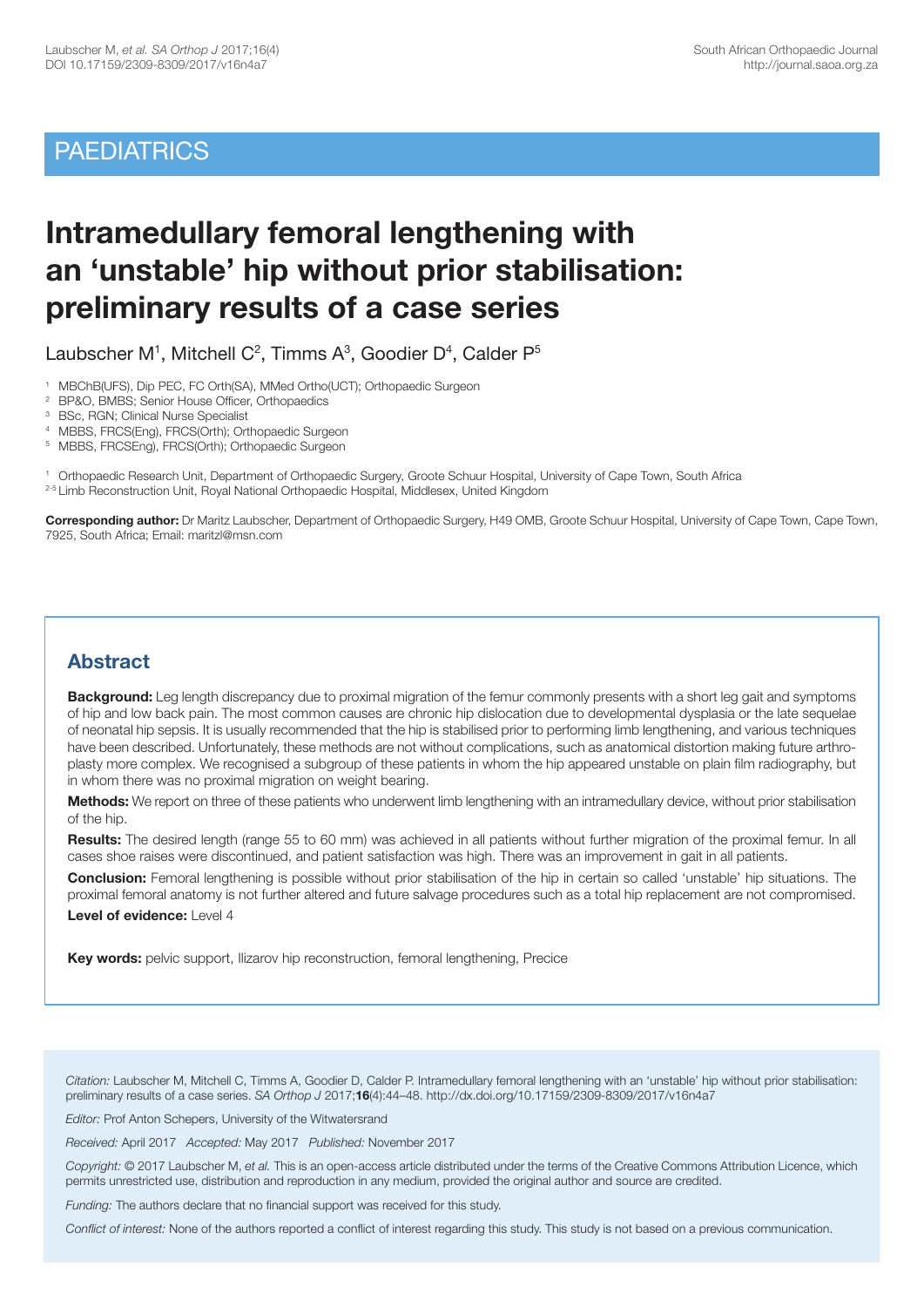## **Introduction**

Leg length discrepancy (LLD) due to proximal migration of the femur presents a treatment dilemma. The most common causes are the late sequelae of neonatal hip sepsis and chronic dislocation of the hip due to untreated developmental dysplasia (DDH). The patients present with a limp, with or without pain, and an LLD. <sup>1</sup> Traditional teaching dictates that the hip should be stabilised prior to limb lengthening. Various techniques have been described, including the pelvic support osteotomy (PSO) and Ilizarov hip reconstruction. The PSO is a useful surgical procedure for the salvage of damaged hips of patients in whom arthrodesis or hip arthroplasty are not appropriate. <sup>2</sup> Bodyweight is transferred to the femoral shaft through a proximal femoral valgus osteotomy abutting the ischial tuberosity. 1 Further proximal migration of the femur is prevented during weight bearing and a Trendelenburg limp is eliminated. It does however not address the LLD. Ilizarov<sup>3</sup> added a second, more distal varus osteotomy to correct overall mechanical alignment and allow lengthening for leg length equalisation. Traditionally these surgeries were all performed with the use of either monolateral or circular external fixators. <sup>4</sup> Subsequently these techniques have been further modified with the use of internal fixation for acute osteotomies and lengthening performed through an intramedullary lengthening nailing system. 5,6

All these reconstructive options alter the shape of the proximal femur and complicate future salvage surgery, such as a total hip replacement (THR).<sup>7,8</sup> Previous authors have described femoral lengthening without previous stabilisation of the hip with use of an external fixation system. <sup>9</sup> There are many theoretical benefits to the patient undergoing limb lengthening using an intramedullary device compared to an external fixator. <sup>10</sup> The Precice (Ellipse Technologies Inc, Irvine, California) Intramedullary Limb Lengthening System (ILLS) has added advantages including a variation in implant size and length with an ability to lengthen or shorten at an accurate rate. <sup>11</sup> We retrospectively reviewed all femoral lengthenings performed in 'unstable' hip situations without prior hip stabilisation at our unit using the Precice ILLS.

# **Patients and methods**

This study was subject to an institutional Research and Development (R&D) Department review (R&D registration number SE.14.038). Three patients, all female, with ages ranging from 12 to 24 years (median 16 years) constituted the cohort of this retrospective study. Inclusion criteria were an LLD secondary to proximal migration of the femur where femoral lengthening was performed without prior stabilisation of the hip. The diagnoses were absent femoral heads secondary to neonatal hip sepsis in two cases (Hunka 4b and 5) <sup>12</sup> and chronic dislocation of the hip due to untreated developmental dysplasia of the hip (DDH) (Crowe IV) <sup>13</sup> in one case. All patients presented with a painless short leg gait and their goal was for leg length equalisation.

The characteristics and treatment of the study group are summarised in *Table I*.

## *Pre-operative evaluation*

All cases were considered for a possible PSO prior to femoral lengthening. This included assessment of hip range of motion (especially maximal adduction). Leg length and single leg stance (flamingo view) radiographs were obtained. All patients demonstrated limited adduction clinically and minimal pelvic tilt seen radiographically in single leg stance (*Figure 1*). This led the senior authors to believe that the hips were indeed stable enough to withstand the forces of lengthening.

### *Procedure*

Surgery was performed in all cases by the senior author (PC), a consultant limb reconstruction surgeon. A retrograde Precice intramedullary lengthening nail was inserted and a supracondylar femoral osteotomy performed for lengthening. The nails were inserted using the standard technique as advised by the manufacturers. <sup>14</sup> All the osteotomies were pre-drilled and performed with a low energy technique<sup>15</sup> at the distal metaphyseal-diaphyseal junction. No attempt was made to alter the mechanical axis, and the osteotomy was anatomically reduced when inserting the nail.

## *Post-operative management and follow-up*

A latent period of six days was observed. Distraction was performed initially at a rate of 1 mm/day in three to four increments. Distraction was stopped or the rate lowered in cases with excessive pain or where adjacent joint contracture developed. The mean rate of lengthening was calculated as the total length achieved in millimetres divided by the number of days until lengthening was complete.

Patients were seen at two-weekly intervals with radiographs to monitor lengthening. Lengthening occurred along the anatomical axis of the femur as dictated by the intramedullary device. Once the desired length was achieved, follow-up intervals were increased to four weeks until union.

Patients initially attended out-patients' physiotherapy weekly to maintain hip and knee range of motion (ROM) and were provided with a daily home programme. The physiotherapy frequency was increased when ROM was lost. Patients were mobilised strictly nonweight bearing during the lengthening process. Once the desired length was achieved, patients were allowed to gradually increase their weight bearing over a four- to six-week period from non-weight bearing to full weight bearing based on the regenerate consolidation seen on the radiographs.

Data collection, evaluation at final follow-up and radiological assessment were performed by the first author (ML) who was not involved in the lengthenings. Radiographic union was defined on serial radiographs when corticalisation in the regenerate bone was observed in at least three cortices as previously described.<sup>16</sup>

**Table I:** Characteristics and treatment of the study group

| <b>No</b>      | Age (years);<br>sex (M/F) | <b>Side</b> | <b>Diagnosis</b>    | Length<br>achieved<br>(cm) | Lengthening<br>rate (mm/d) | HI<br>(d/cm) | <b>Complications</b>                                                               | <b>Re-operations</b>      |
|----------------|---------------------------|-------------|---------------------|----------------------------|----------------------------|--------------|------------------------------------------------------------------------------------|---------------------------|
|                | 12; F                     | Right       | Neonatal hip sepsis | 55                         | 0.95                       | 27.1         | None                                                                               | None                      |
| $\overline{2}$ | 16; F                     | Right       | Neonatal hip sepsis | 60                         | 0.88                       | 23.2         | <b>None</b>                                                                        | None                      |
| 3              | 24; F                     | Right       | Untreated DDH       | 55                         | 0.66                       | 40.2         | Delayed consolidation of regenerate<br>FFD knee<br>Residual external rotation limb | Posterior<br>release knee |

DDH: developmental dysplasia of the hip FFD: fixed flexion deformity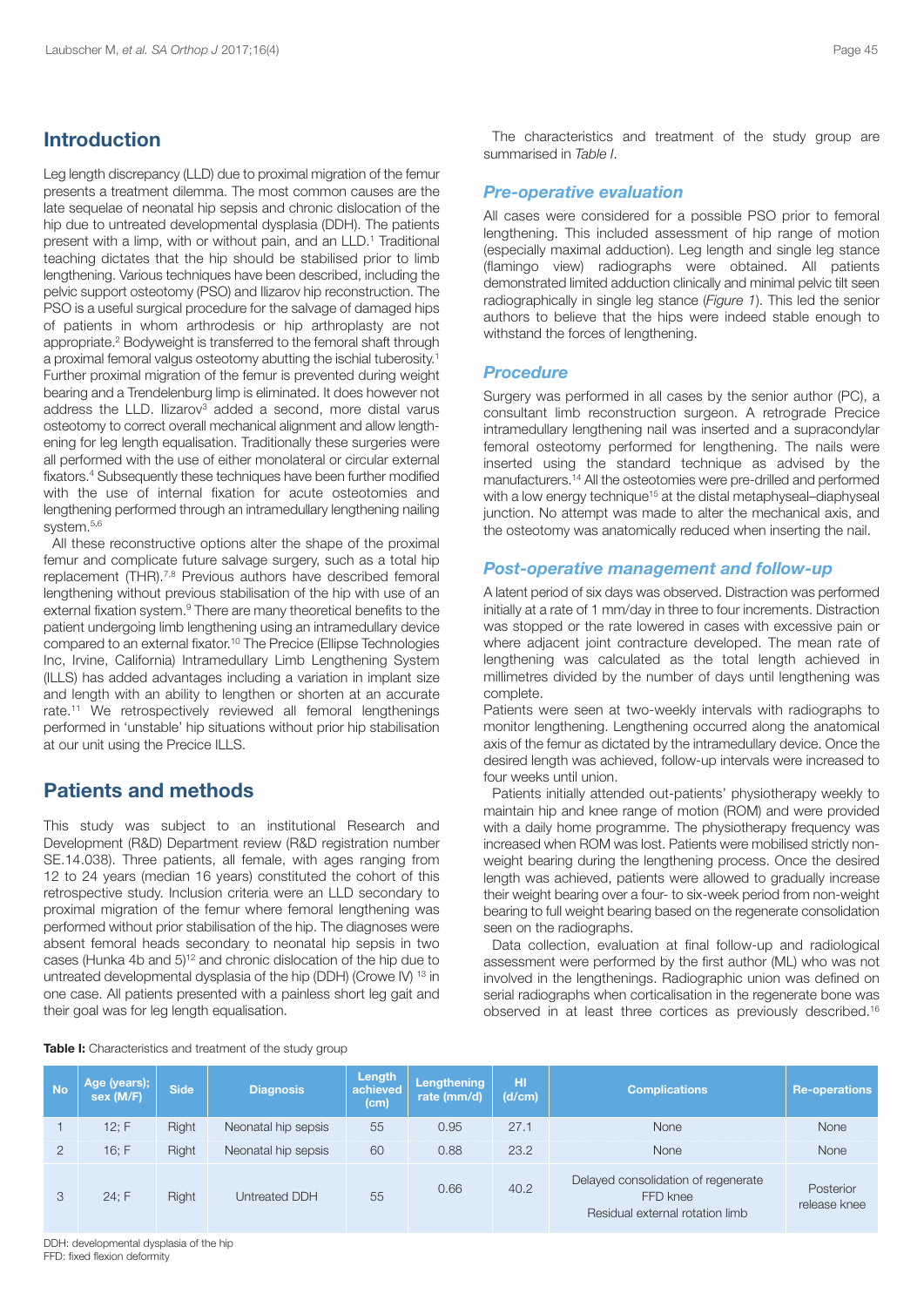

**Figure 2.** Radiographs of a 16-year-old female patient (case no. 2) with a 60 mm LLD right due to proximal migration of her femur secondary to a destroyed femoral head from neonatal hip sepsis.

- a. A-P whole leg alignment view pre-lengthening with her balanced on 60 mm blocks under her right leg
- b. A-P femur view mid-lengthening with a retrograde Precice lengthening nail
- c. A-P whole leg alignment view post-lengthening of 60 mm demonstrating her pelvis balanced without any blocks

Healing index (HI) was modified as suggested by previous authors10,17,18 as the period with the nail in situ (days) until adequate union was achieved that would allow removal of an external fixator. The presence of a nail in situ did not interfere with this evaluation.<sup>10,17</sup>

All complications and further re-operations were recorded from the hospital notes. At their latest follow-up, all cases were interviewed by one of the authors (ML) and asked to complete a simple questionnaire. Subjects were asked whether they felt subjectively that their gait improved, if they were able to abort their shoe raise and to indicate whether they would opt to have the treatment again if given the choice.

All patients underwent formal gait lab analysis post-operatively, as soon as it was possible for them to walk unaided with a normal gait pattern. An experienced technician performed gait lab analysis.

No statistical analysis was performed due to the small sample size.

## **Results**

The desired length was obtained in all patients, in two patients 55 mm and the third 60 mm. The lengthening rate ranged from 0.66 to 0.95 mm/day. The modified HI calculated as described earlier ranged from 27.1 to 40.2 days/cm. There was no further proximal migration of the femur in any cases (*Figures 2 and 3*). The median length of latest follow-up was 18 months (range 15–20 months).

All three patients achieved their goal of leg length equalisation and were able to abandon their shoe raises. Gait improved subjectively in all three cases and all indicated that they would choose to have the treatment again in the same way if given the choice.

Formal gait lab analysis was performed in all three cases at a median of 3 months (range 3–4 months) following the completion of lengthening. The assessment revealed an improvement in gait pattern in all three cases. Gait analysis showed the short leg gait was eliminated in all patients.

We encountered a number of problems or complications. All three patients required reduction in the rate of lengthening due to thigh pain. Case no. 2 developed loss of flexion of her knee that resolved with inpatient physiotherapy alone and case no. 3 developed a fixed flexion deformity (FFD) of her knee that required a posterior release and inpatient physiotherapy to resolve. The same patient (case no. 3) developed a hip adduction contracture during lengthening that only resolved with inpatient physiotherapy. There were no implant complications such as backing out of locking bolts or nail breakage. 10

**Figure 1.** Flamingo view radiograph of a 12-year-old female patient (case no. 1) with a 55 mm LLD right due to proximal migration of her femur secondary to a destroyed femoral head from neonatal hip sepsis. The pelvis remained level during single leg stance, indicating no further adduction possible at the hip.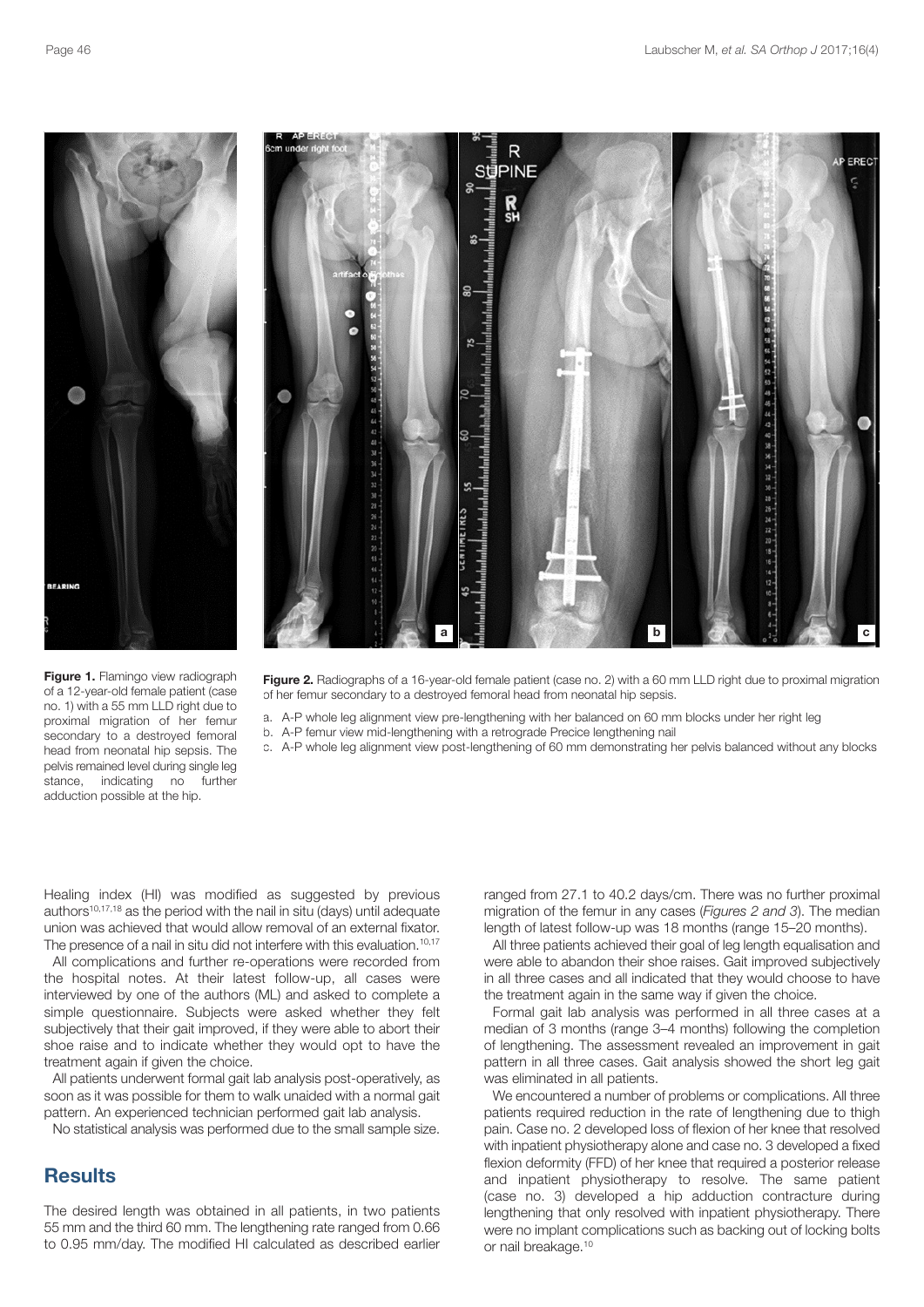

**Figure 3.** Radiographs of the same 16-year-old female patient from *Figure 2.*

- a. Standing A-P pelvis view prior to lengthening with her balanced on 60 mm blocks under her right leg
- b. Standing A-P pelvis view post-lengthening of 60 mm (balanced without any blocks) confirming no further proximal migration of the femur

## **Discussion**

The PSO and Ilizarov hip reconstructions aim to eliminate a Trendelenburg and short leg gait by stabilising the proximal femur to preventing further proximal migration. For a PSO to be successful it is recommended that the hip is mobile or the femoral head absent. 1 During the planning for these reconstructions the leg is held in maximum adduction to determine the level of the proximal valgus and extension osteotomy where the femur is seen to abut the pelvis.<sup>2</sup> It also eliminates further adduction that then prevents the pelvic drop during the stance phase of gait. In certain cases, however, no adduction is possible. If this is the case, surgical release with or without excision of the remaining femoral head and neck is advocated by some authors to allow adduction for the proximal osteotomy. 1

A second, more distal varus osteotomy is then needed to correct the mechanical axis and allow lengthening of the limb. Placement of the hip or femoral shaft into adduction is therefore essential in order to follow the principles of these reconstructive procedures. In certain clinical scenarios adduction is limited, which prevents optimal position of a proximal femoral valgus osteotomy. The question is whether hip stability is provided by the abutment to the pelvis or whether the hip capsule and surrounding soft tissues provide enough support for distal lengthening. With no adduction allowing pelvic dip in single leg stance it may be proposed that hip stability is sufficient to allow lengthening of the femur to treat LLD in these cases.

The PSO and Ilizarov hip reconstruction should ideally be performed in adolescents. Indications include untreated or complicated DDH, early childhood hip sepsis, post-Girdlestone resection arthroplasty, traumatic hip instability and femoral neck pseudo-arthrosis, all in cases where hip arthrodesis or THR is not indicated or attractive. <sup>2</sup> When a PSO is performed before the age of 12 years, the valgus remodels and a secondary procedure is required. A PSO is also less suitable for older patients, where it is advised to rather perform a THR. <sup>2</sup> When a THR is performed in these situations, different surgical strategies can be followed. A high centre of rotation can be accepted and the acetabular component placed where the hip articulation is. This is however associated with altered biomechanics and early loosening. <sup>19</sup> Alternatively the centre of rotation can be restored where the femur is shortened in the subtrochanteric region to allow the cup to be placed at the true acetabulum. <sup>20</sup> Both these options do not restore leg length and the patient is left with a residual LLD. Lastly releases can be performed in an attempt to restore the centre of rotation and bring the proximal femur down to allow articulation at the true acetabulum. This however puts the sciatic nerve at risk, as the lengthening required is often more than the nerve can tolerate. Instability has also been described following this technique. All patients were skeletally mature on radiographs. Although one subject (case no. 2) was 12 years of age when we performed the surgery, her distal femoral physis was closed and she was classified as Risser stage 5 on pelvic radiograph. She was a child of an immigrant family and on closer interrogation it appeared that her age was not accurate due to late registration of her birth in her home country. A retrograde Precice nail would be contraindicated in a skeletally immature individual.

The PSO and Ilizarov hip reconstruction offers best value as a definitive procedure. <sup>21</sup> Although it is said that it is possible to perform a THR following a PSO, the anatomy of the proximal femur is grossly distorted. THR following these reconstructions is associated with a high complication rate and even the need for early revision.<sup>8</sup> If these patients develop hip symptoms in the future, we feel it is more likely plausible to perform a THR following Precice lengthening. Because the leg length has been restored, subtrochanteric shortening osteotomy can be performed to allow the hip centre of rotation to be restored without risking injury to the sciatic nerve.

Previous authors have also performed femoral lengthenings in these situations without prior stabilisation of hip. <sup>9</sup> However, no mention is made of how cases where selected or which patients are suitable for this treatment option. That brings us to the question of whether these hips really are unstable. None of our patients developed hip symptoms during lengthening and there were no cases of proximal migration. The soft tissue problems we encountered were at the knee. This leads us to conclude that these hips have adequate 'stability' to prevent further proximal migrations and that a PSO prior to lengthening is therefore unnecessary. We feel that the pre-operative single leg stance radiograph (flamingo view) is important to aid in this assessment. If there is no adduction possible at the hip, the pelvis is prevented from dropping on the affected side.

Often there is an associated FFD of the hip joint as well as an external rotation deformity. During gait, anterior pelvic tilt is